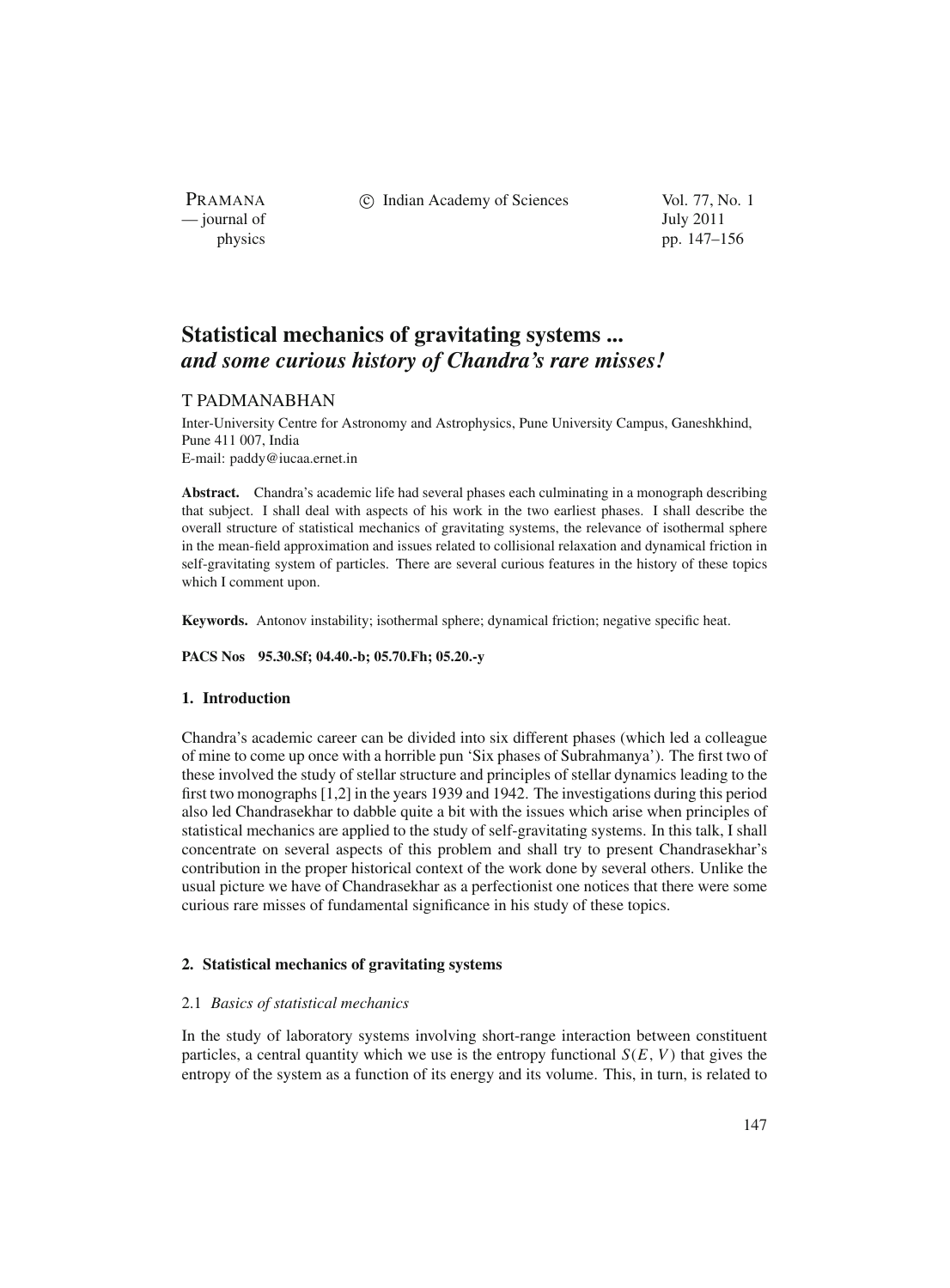the density of states of the system  $g(E)$  by  $S(E) = \ln g(E)$  with

$$
g(E) = \frac{d\Gamma(E)}{dE}; \qquad \Gamma(E) = \int dp \, dq \theta_D [E - H(p, q)]. \tag{1}
$$

(We shall suppress exhibiting the explicit dependence on the volume *V* when it is not relevant.) In this microcanonical description of the system, the temperature and the pressure can be obtained by

$$
T(E) = \left(\frac{\partial S}{\partial E}\right)^{-1}; \qquad P = T\left(\frac{\partial S}{\partial V}\right)
$$
 (2)

which shows that the relation between temperature and energy can be determined once we know the Hamiltonian  $H(p, q)$  of the system. For example, an ideal gas of *N* particles with  $H \propto \sum p_i^2$  will lead to the familiar relations

$$
\Gamma \sim V^N E^{3N/2} \sim g(E); \qquad T(E) = (2E/3N); \qquad P/T = N/V.
$$
 (3)

Very often one uses the equivalent canonical description based on the partition function  $Z(T)$  given by the Laplace transform of the density of states

$$
Z(T) = \int dE g(E) \exp[-\beta E] = \int dp \, dq \exp[-\beta H(p, q)], \tag{4}
$$

where  $\beta = 1/T$ . In this case, one determines the (mean) energy and pressure by the relations

$$
\bar{E} = -(\partial \ln Z / \partial \beta); \qquad \bar{P} = T(\partial \ln Z / \partial V). \tag{5}
$$

For systems which obey extensivity of energy (viz., when total energy of the system is the sum of its parts to a high degree of accuracy) the canonical and microcanonical descriptions will lead to the same physical quantities to the accuracy  $\mathcal{O}(\ln N/N)$  where *N* is the number of degrees of freedom of the system.

#### 2.2 *Phases of self-gra*v*itating systems*

This equivalence between canonical and microcanonical descriptions fails for systems with gravitational interaction mainly because energy is not an extensive parameter for such systems (see e.g. [3]). If a large gravitating system is divided into two parts, the total energy cannot be expressed as the sum of the energies of the two parts; the gravitational interaction energy makes a significant contribution to the total energy due to the long-range nature of gravity. Hence the fundamental description of gravitating systems has to be based on microcanonical ensemble and any use of canonical ensemble (in some rare occasions) needs to be justified by specific physical considerations. This inequivalence of the two ensembles should also be obvious from the fact that systems in canonical ensemble cannot exhibit negative specific heat while self-gravitating systems often do.

To provide a microcanonical description of the gravitating system, we need to evaluate the density of states in eq. (1). This integral will diverge in the absence of two relevant

148 *Pramana – J. Phys.***, Vol. 77, No. 1, July 2011**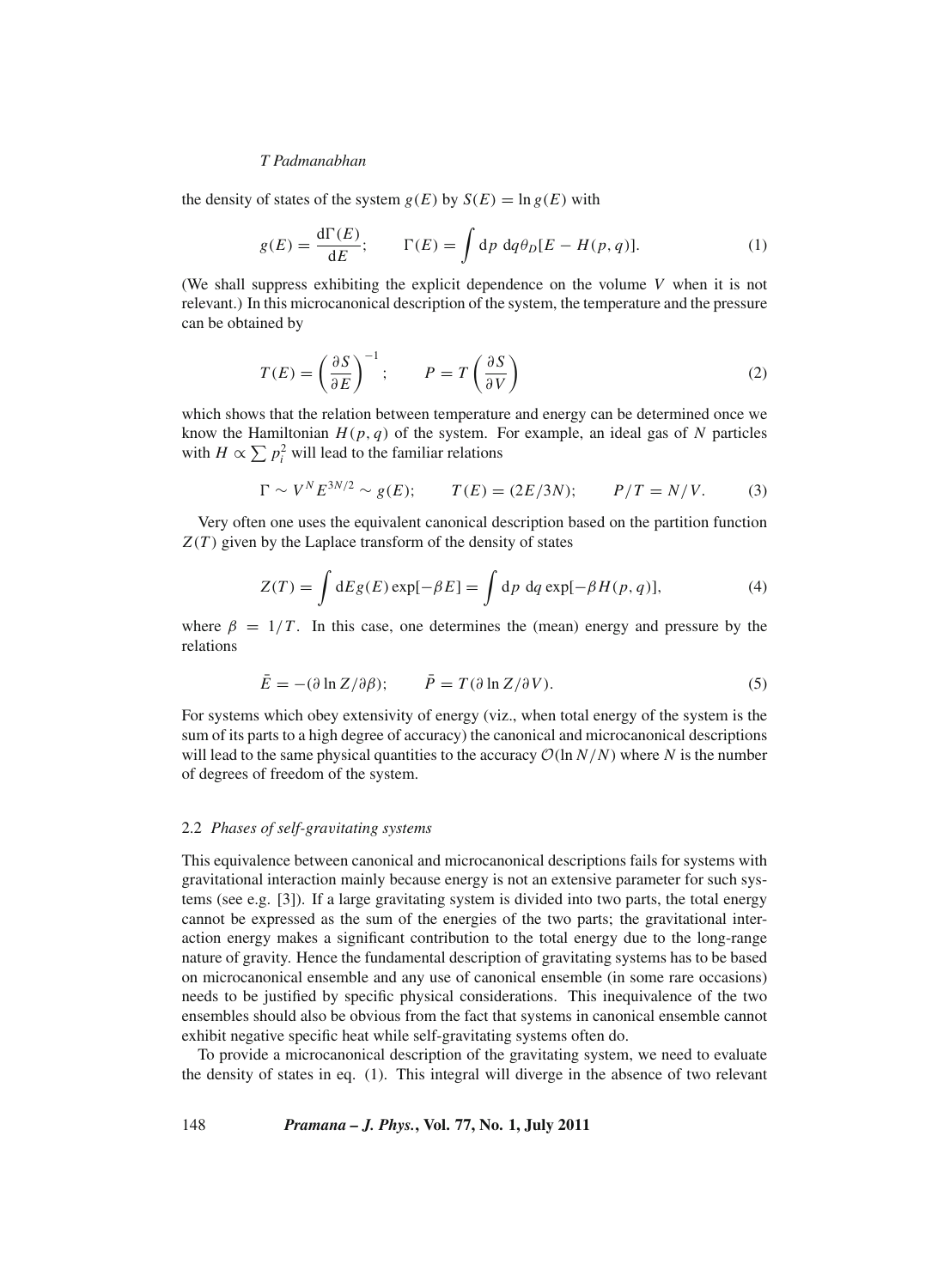cut-offs. First is the cut-off at large distances which is required to confine high-energy particles from moving to large distances. This, of course, is not special to self-gravitating systems; even an ideal gas of particles will have a divergent density of states if it is not confined by a box of volume *V*. The second cut-off is at short distances to prevent particles from approaching each other arbitrarily closely thereby releasing large amount of gravitational potential energy,  $-Gm^2/r$ , as  $r \to 0$ . Once again, such a situation arises even in the case of plasmas in which quantum mechanical considerations will provide an effective short-distance cut-off. For gravitating systems relevant to astrophysics, there is usually some other physical process, arising from the finite size of the self-gravitating objects, which will provide this cut-off.

Given a large-distance cut-off *R* and short-distance cut-off *a* one can, in principle, compute the density of states and the thermodynamic behaviour of such a system. The two cut-offs define two natural energy scales  $E_1 = -Gm^2/a$  and  $E_2 = -Gm^2/R$  with  $a \ll R$ . On the other hand, the application of virial theorem to such a system will lead to a relation of the form

$$
2K + U = 3PV + U_0,\tag{6}
$$

where  $K$  is the kinetic energy of the particles,  $U$  is the gravitational potential energy,  $P$ is the pressure exerted by the particles on the confining volume and  $U_0$  is the correction to the virial due to the short-distance cut-off. Broadly speaking, the different phases of the gravitating systems can be related [3] to the different ways in which this condition is satisfied:

- (a) When the energy of the system is such that  $E \gg E_2$ , gravity is irrelevant and the system behaves like a gas confined by a container. In this high-temperature phase with positive specific heat, eq. (6) is satisfied with  $2K \approx 3PV$  and the other two terms are sub-dominant.
- (b) When  $E_1 \ll E \ll E_2$ , the system is unaffected either by the confining box or the short-distance cut-off. In this phase with negative specific heat, it is dominated entirely by gravity and eq. (6) is satisfied by  $2K + U \approx 0$  with the other two terms being sub-dominant. Since canonical ensemble cannot lead to negative specific heat, the description in canonical and microcanonical ensembles differ drastically in this regime. In canonical ensemble, the negative specific heat region is replaced by a rapid phase transition.
- (c) As we approach lower energies  $(E \to E_1)$  the hard core nature of the particles begins to be felt and the gravity is resisted by the other physical processes. This will lead to a low-temperature hard core condensate in which eq. (6) is satisfied by  $U \approx U_0$  with the other two terms being sub-dominant.

The existence of negative specific heat phase is characteristic of the inherent instability of self-gravitating system. As the system evolves, it has a tendency to form a centrally condensed core with  $U \approx U_0$  releasing large amount of energy which puts the remaining part of the system into a high temperature phase that will exist as a halo around the core. The particles in this halo will be bouncing off the walls of the container in the form of a high temperature gas with a cold core existing as a centrally condensed body.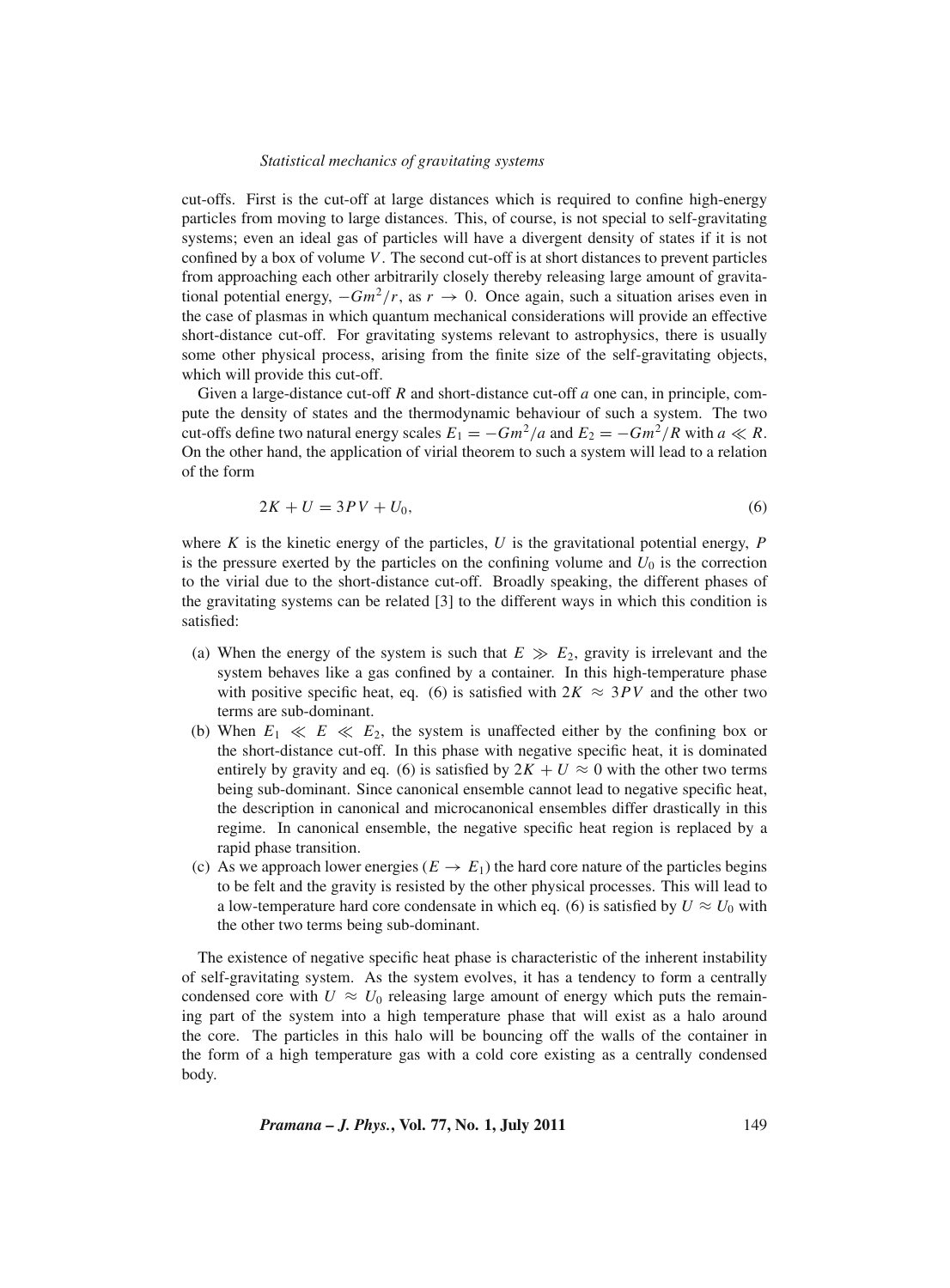#### **3. Isothermal sphere, Antonov instability and Chandrasekhar**

The self-gravitating phase of the system in the description given above allows a mean-field description under certain circumstances. In this context, one essentially maximizes the mean-field entropy (given by the integral over the phase space of  $-f \ln f$  where  $f(\mathbf{x}, \mathbf{v}, t)$ is the distribution function) subject to the constancy of total energy and total mass. This leads to the (intuitively obvious) equations

$$
\rho(\mathbf{x}) = A \exp(-\beta \phi(\mathbf{x})); \qquad \phi(\mathbf{x}) = -G \int \frac{\rho(\mathbf{y}) d^3 \mathbf{y}}{|\mathbf{x} - \mathbf{y}|}, \tag{7}
$$

where  $\rho$  is the mass density and  $\phi$  is the gravitational potential. The constants *A* and  $\beta$  are to be determined in terms of the total mass *M* and total energy *E* of the system, which is assumed to be confined in a spherical box of radius *R*. Equation (7) can be re-written in the form

$$
\nabla^2 \phi = 4\pi G \rho_c e^{-\beta [\phi(\mathbf{x}) - \phi(0)]}; \qquad \rho_c = \rho(0)
$$
\n(8)

which is usually called the equation for the isothermal sphere. As shown by Antonov [4] the entropy extremization problem, solved formally by this equation, actually turns out to be fairly subtle.

It turns out that the behaviour of the system depends crucially on two parameters, one of which can be taken to be  $\lambda = RE/GM^2$  while the other is  $\rho(0)/\rho(R)$ . The behaviour of the system can be summarized [4,5] as follows:

- 1. Systems with  $(RE/GM^2) < -0.335$  cannot evolve into isothermal spheres. Entropy has no extremum for such systems.
- 2. Systems with  $((RE/GM^2) > -0.335)$  and  $(\rho(0) > 709 \rho(R))$  can exist in a metastable (saddle point state) isothermal sphere configuration. The entropy extrema exist but they are not local maxima.
- 3. Systems with  $((RE/GM^2) > -0.335)$  and  $(\rho(0) < 709 \rho(R))$  can form isothermal spheres which are local maximum of entropy.

These results were obtained by Antonov [4] by a careful examination of the second variation of the entropy functional in order to distinguish between maxima, minima and saddle point and a simpler derivation of this result is provided in ref. [5]. However, it is possible to understand at least the first of the results from a more elementary considerations which I shall now describe.

Introducing a length, mass and energy scale through  $L_0$  =  $(4\pi G \rho_c \beta)^{1/2}$ ,  $M_0$  =  $4\pi \rho_c L_0^3$ ,  $\phi_0 \equiv \beta^{-1} = GM_0/L_0$  and using the dimensionless variables

$$
x \equiv \frac{r}{L_0}, \qquad n \equiv \frac{\rho}{\rho_c}, \qquad m = \frac{M(r)}{M_0}, \qquad y \equiv \beta [\phi - \phi(0)]
$$
 (9)

we can reduce the isothermal sphere equation and its boundary condition to

$$
\frac{1}{x^2} \frac{d}{dx} \left( x^2 \frac{dy}{dx} \right) = e^{-y}; \qquad y(0) = y'(0) = 0.
$$
 (10)

This equation belongs to a class of equations which arise in the study of stellar structure and polytropes and has been analysed extensively by Emden in his book [6]. Chandrasekhar,

150 *Pramana – J. Phys.***, Vol. 77, No. 1, July 2011**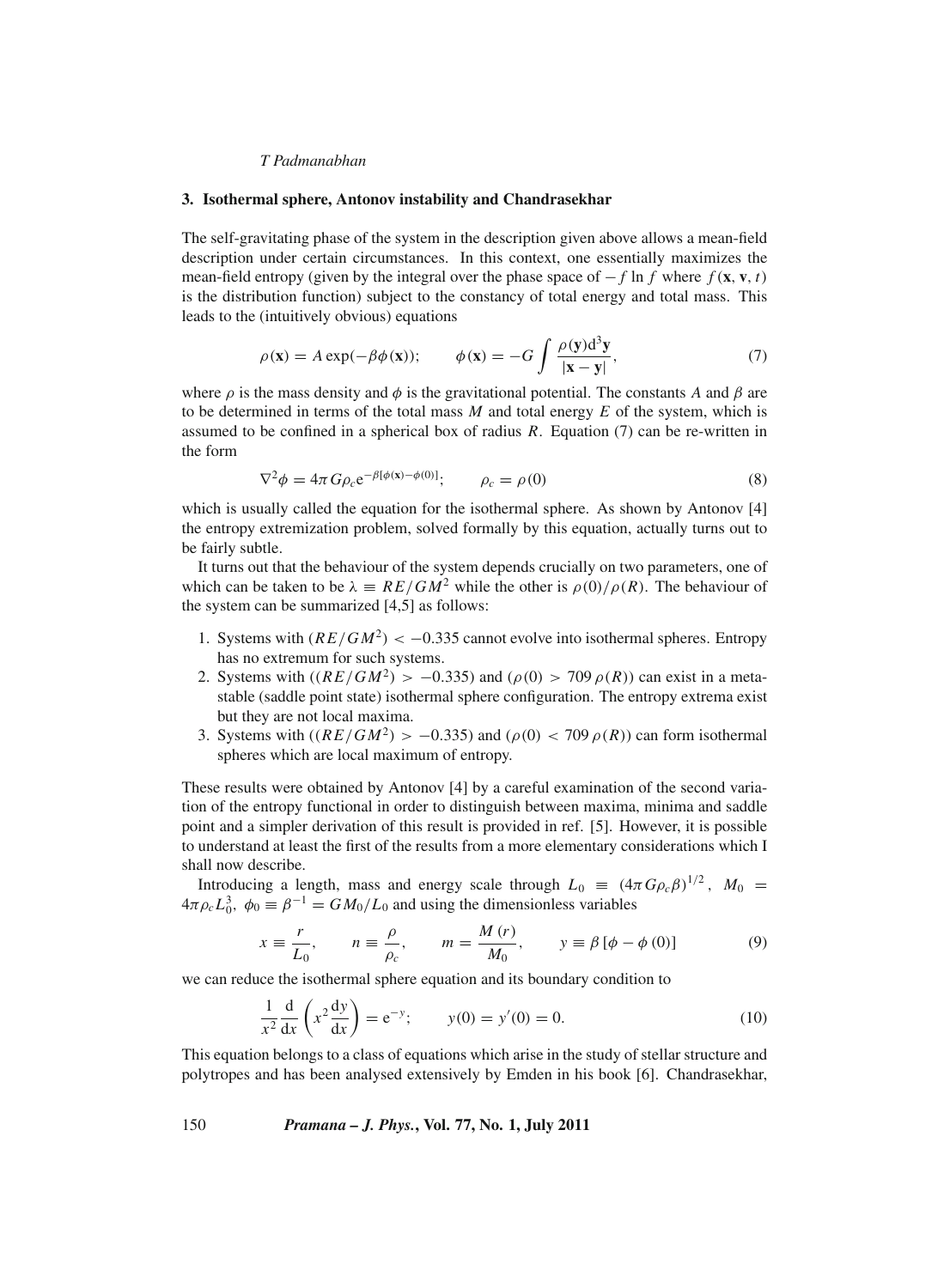in his book on stellar structure [1], models the relevant sections exactly as in Emden's and describes the nature of solutions to this equation in a manner identical to Emden. In particular, by choosing the variables  $v \equiv m/x$ ;  $u \equiv nx^3/m = nx^2/v$  one can reduce the second-order eq. (10) (and the boundary condition) to the first-order form:

$$
\frac{u}{v}\frac{dv}{du} = -\frac{(u-1)}{(u+v-3)}; \qquad v(u=3) = 0; \qquad v'(u=3) = -\frac{5}{3}.
$$
 (11)

This first-order equation has a singular point where the numerator and denominator of the right-hand side of the above equation simultaneously vanish. This occurs at  $u_s = 1$ ,  $v_s = 2$ corresponding to the solution  $n = 2/x^2$ ,  $m = 2x$ . This is the asymptotic behaviour of the density and mass of an isothermal sphere and all other solutions approach this one in an oscillatory manner. (The solution to eq. (11) is plotted in figure 1 as a spiraling curve.) Both Emden and Chandrasekhar give the spiralling solution curves in the  $u-v$  plane on which all isothermal spheres must lie. Chandrasekhar also describes several other properties of the solution basing his discussion almost entirely on Emden's work.

However, somewhat surprisingly, Chandrasekhar does not consider the nature of total energy for the isothermal solutions. It is fairly straightforward to show that  $\lambda \equiv$  $(RE/GM^2)$  can be expressed purely as the function of the values of the variables *u* and *v* at the outer boundary  $r = R$ . It turns out that, for a given value of  $\lambda$ , the isothermal sphere must lie [3] on the curve

$$
v = \frac{1}{\lambda} \left( u - \frac{3}{2} \right); \qquad \lambda \equiv \frac{RE}{GM^2}
$$
 (12)



**Figure 1.** Bound on *RE*/*G M*<sup>2</sup> for the isothermal sphere.

*Pramana – J. Phys.***, Vol. 77, No. 1, July 2011** 151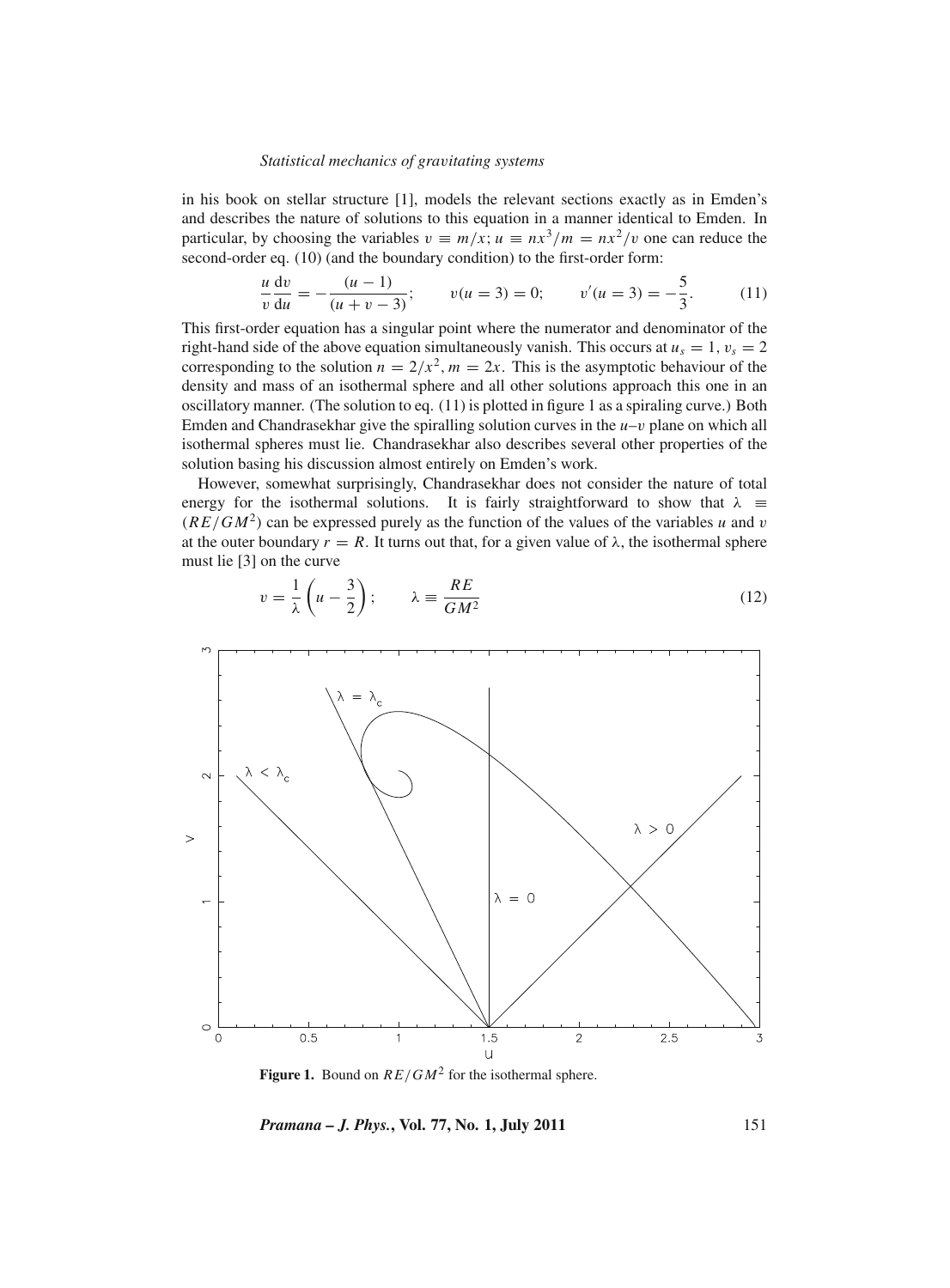which is a straight line through (1.5, 0) with the slope  $\lambda^{-1}$ . It is clear from figure 1 that when  $\lambda$  is less than a critical value  $\lambda_c \approx -0.335$ , these curves do not intersect and the isothermal sphere cannot exist. The entropy has no maximum when  $\lambda < \lambda_c$  which is one of the key results found by Antonov.

It is surprising that Chandrasekhar, who has worked out the isothermal sphere in *u*v coordinates as early as 1939, missed discovering the energy bound shown in figure 1. Chandrasekhar  $[1]$  has the *uv* curve but does not over-plot lines of constant  $\lambda$ . If he had done that, he might have discovered Antonov instability [4] decades before Antonov did! I suspect this is partially due to Chandrasekhar relying extensively on the earlier work of Emden in his study of isothermal sphere rather than attempting to look at this problem afresh from the point of view of statistical mechanics and entropy maximization.

### **4. Collisional relaxation and dynamical friction in gravitating systems**

The second key topic I want to address is Chandrasekhar's analysis of collisional relaxation and dynamical friction in a system of self-gravitating particles, e.g. stars in a globular cluster. The basic idea behind the collisional relaxation can be understood by considering two kinds of collisions usually called 'hard' and 'soft' collisions. When two particles of mass *m* scatter off each other gravitationally with an impact parameter *b* and velocity v, the typical transverse velocity induced by such a collision is about  $\Delta v_{\perp} \simeq (Gm/b^2) (2b/v) =$ (2*Gm/bv*). The hard collisions are those with impact parameter  $b \lesssim b_c = Gm/v^2$  so that  $\Delta v_{\perp} \approx v$ . The relevant relaxation time-scale for hard collisions is given by

$$
t_{\text{hard}} \simeq \frac{1}{(n\sigma v)} \simeq \frac{R^3 v^3}{N(G^2 m^2)} \simeq \frac{N R^3 v^3}{G^2 M^2} \approx N(R/v),\tag{13}
$$

where *n* is the number density of stars and  $\sigma \approx \pi b_c^2$  is the cross-section for hard collisions. This is typically *N* times the dynamical time-scale of the system when approximate virial condition holds.

What is more interesting is the effect of soft collisions which operates at a time-scale shorter by a factor ln *N*. The soft collisions make a particle diffuse in the velocity space with  $(\Delta v_{\perp})^2$  of the individual collisions adding up linearly with time. In a time interval  $\Delta t$ , this process will lead to an increase in the mean-square velocity given by

$$
\langle (\delta v_{\perp})^2 \rangle_{\text{total}} \simeq \Delta t \int_{b_1}^{b_2} (2\pi b \text{ db}) (vn) \left( \frac{G^2 m^2}{b^2 v^2} \right) = \frac{2\pi n G^2 m^2}{v} \Delta t \ln \left( \frac{b_2}{b_1} \right). \tag{14}
$$

It seems reasonable to take  $b_2 \approx R$ ,  $b_1 \approx b_c$ . Then it is easy to show that, if the system is in approximate virial equilibrium, soft collisions significantly alter the velocity dispersion in a time-scale given by

$$
t_{\text{soft}} \simeq \frac{v^3}{2\pi G^2 m^2 n \ln N} \simeq \left(\frac{N}{\ln N}\right) \left(\frac{R}{v}\right) \simeq \left(\frac{t_{\text{hard}}}{\ln N}\right). \tag{15}
$$

One of the key results in Chandrasekhar's book [2] is the derivation of this collisional relaxation time. He essentially obtains the result in eq. (15) after devoting about 25 pages (from pages 48 to 73) for the algebraic derivation which includes a 'three-dimensional'

152 *Pramana – J. Phys.***, Vol. 77, No. 1, July 2011**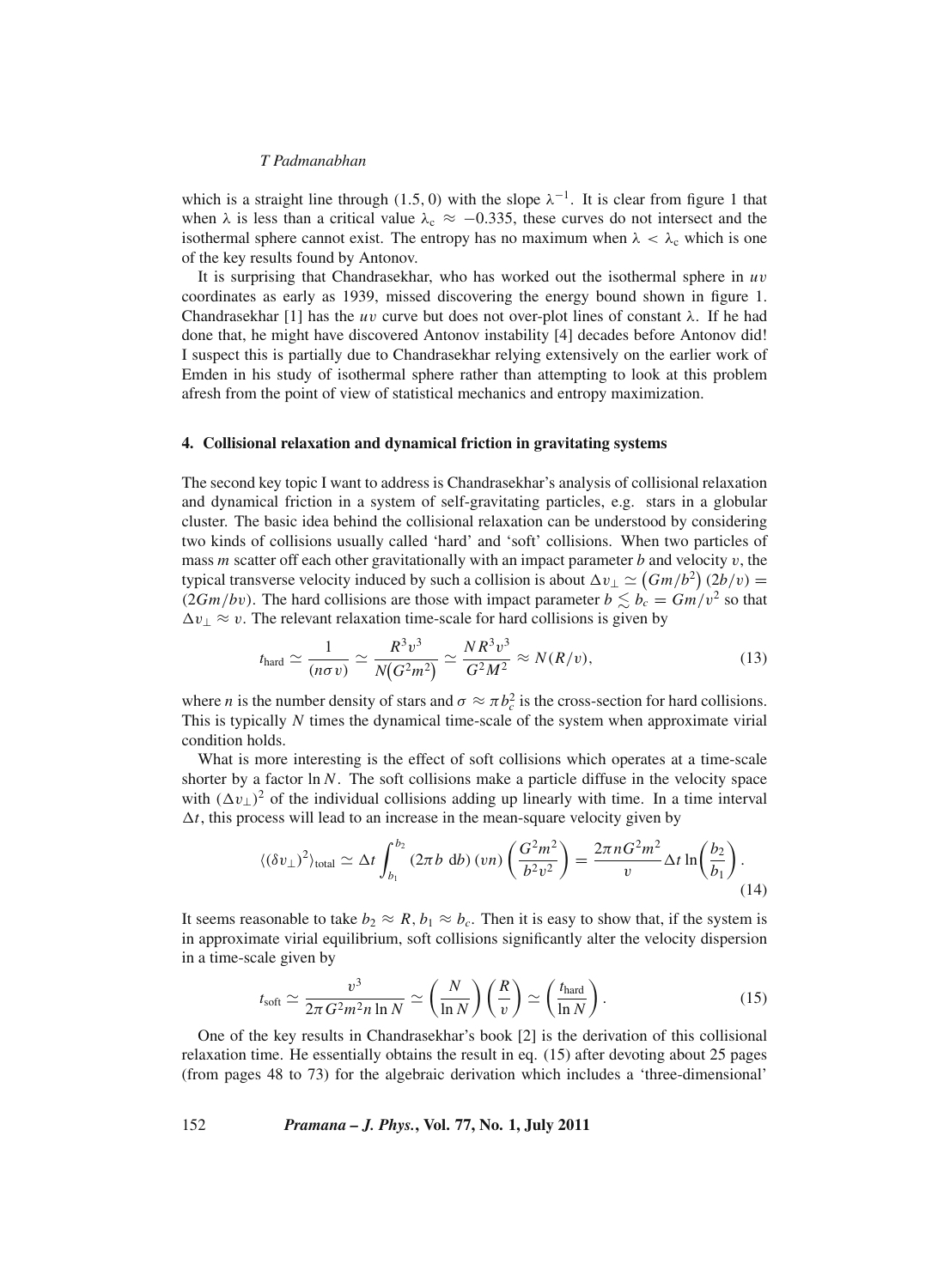picture! For comparison, the same result has been obtained earlier by James Jeans [7] in 1929 using about 3 pages (pages 317 to 320) in his book *Astronomy and Cosmogony*. The result was doubtless known to many others and  $-$  in fact  $-$  the explicit use of  $\ln N$  in the time-scale for soft collisions exists in a 1938 paper of Ambartsumian [8].

Chandrasekhar defends his elaborate calculation of this previously known result by saying: "Though the physical ideas were correctly formulated by Jeans .... a completely rigorous evaluation of the time of relaxation was not available until recently". Chandrasekhar does not seem to have been bothered by the fact that any estimation of time of relaxation will necessarily be uncertain by factors of order unity both because of the variation of density – Chandrasekhar assumes a constant density star cluster – and by the uncertainties in the upper and lower cut-offs inside the logarithm. I believe this is typical of Chandrasekhar's attitude of rigour for rigour's sake!

There is, however, a more interesting twist to this tale which illustrates one of the rare occasions in which Chandrasekhar completely missed a key physical effect.

Some amount of thought will convince one that the diffusion in the velocity space is a run-away process and – left to itself – it will continuously drive larger proportion of stars to higher and higher velocities, which is clearly unphysical. There should exist a frictional, damping, mechanism which will act against this diffusion so that, when both processes act together, the system will be driven to an equilibrium distribution in velocity space. It seems that Chandrasekhar realized this soon after – but only after – the publication of his book in stellar dynamics. He addresses this issue and obtains the expression for dynamical friction as a separate physical phenomenon in his works published shortly afterwards [9].

Given the fact that the dynamical friction and diffusion in velocity space are just two aspects of the same physical phenomena, it is not surprising that an elegant and unified derivation of these effects exists. I shall now briefly summarize this derivation.

We can describe the diffusion in velocity space, that obeys standard conservation laws, through a source term which is a divergence in momentum space. Hence the evolution of distribution function will be governed by an equation of the form

$$
\frac{\mathrm{d}f}{\mathrm{d}t} = \frac{\partial f}{\partial t} + \mathbf{v} \cdot \frac{\partial f}{\partial \mathbf{x}} - \nabla \phi \cdot \frac{\partial f}{\partial \mathbf{v}} = -\frac{\partial J^{\alpha}}{\partial p^{\alpha}}.
$$
\n(16)

The form of the current  $J_\alpha$  can be determined by considering the elementary collisional process and one obtains the result

$$
J_{\alpha}(\mathbf{l}) = \frac{B_0}{2} \int \mathrm{d}\mathbf{l}' \left\{ f \frac{\partial f'}{\partial l_{\beta}} - f' \frac{\partial f}{\partial l_{\beta}} \right\} \cdot \left\{ \frac{\delta_{\alpha\beta}}{k} - \frac{k_{\alpha} k_{\beta}}{k^3} \right\}; \quad \mathbf{k} = \mathbf{l} - \mathbf{l}',\tag{17}
$$

where

$$
B_0 = 4\pi G^2 m^5 L; \qquad L = \int_{b_1}^{b_2} \frac{db}{b} = \ln\left(\frac{b_2}{b_1}\right). \tag{18}
$$

In this current, the term proportional to *f* leads to dynamical friction while the term proportional to  $\partial f / \partial l_\beta$  leads to the increase in the velocity dispersion. The form in eq. (17) is quite elegant and a simple calculation also tells us immediately that the current vanishes for the Maxwellian distribution which should arise as the steady-state configuration. The current can be also written in an alternate form

$$
J_{\alpha}(l) \equiv a_{\alpha}(l) f(l) - \frac{1}{2} \frac{\partial}{\partial l_{\beta}} \left\{ \sigma_{\alpha\beta}^{2} f \right\},\tag{19}
$$

*Pramana – J. Phys.***, Vol. 77, No. 1, July 2011** 153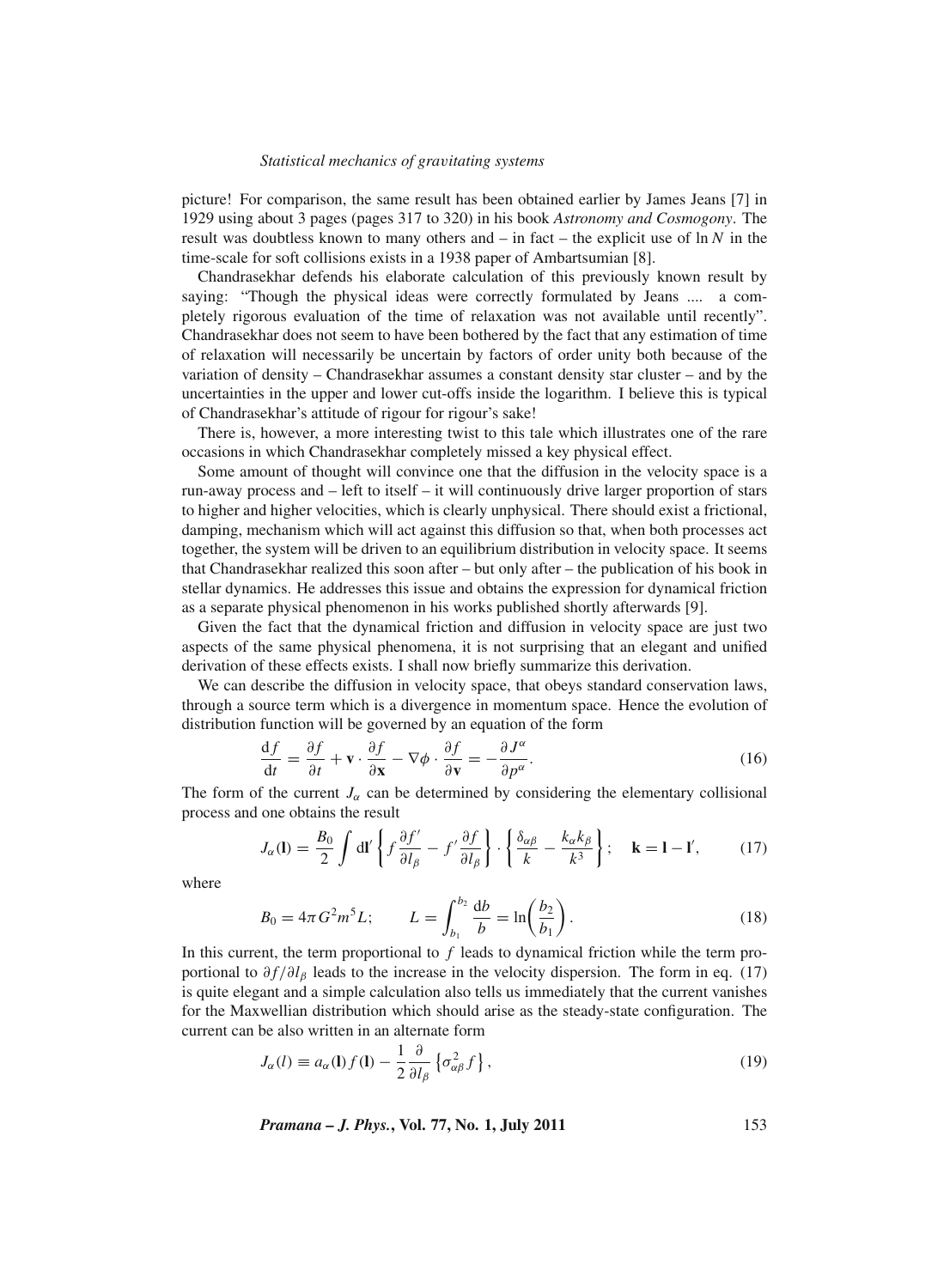where  $a_{\alpha} = (\partial \eta / \partial l_{\alpha})$ ,  $\sigma_{\alpha\beta}^2 = (\partial^2 \psi / \partial l_{\alpha} \partial l_{\beta})$  where  $\psi$  and  $\eta$  satisfy the equations with Laplacians defined in the velocity space:

$$
\nabla^2 \psi = \eta; \qquad \nabla^2 \eta(\mathbf{l}) = -8\pi f(\mathbf{l}). \tag{20}
$$

As an interesting aside (and an illustration of the power of this formalism) note that the dynamical friction term arising from  $a_{\alpha}$  is like a force arising from the potential  $\eta$  which satisfies the Poisson equation in momentum space with  $f$  as the source. When  $f$  depends only on the magnitude of the velocity (so that  $f$  is 'spherically symmetric' in velocity space) we can immediately conclude that  $a_{\alpha}$  at some velocity is only contributed by stars with lower speeds. So the dynamical friction on a star is contributed only by stars with lower speeds whenever  $f(\mathbf{l}) = f(l)$ .

Some more insights into the two physical processes can be obtained by treating these coefficients  $a_{\alpha}$  and  $\sigma_{\alpha\beta}^2$  as constants and studying a simpler differential equation in onedimensional velocity space given by

$$
\frac{\partial f(v,t)}{\partial t} = \frac{\partial}{\partial v} \left\{ (\alpha v) f + \frac{\sigma^2}{2} \frac{\partial f}{\partial v} \right\} \equiv -\frac{\partial J}{\partial v}.
$$
\n(21)

The solution to this equation with the initial condition  $f(v, 0) = \delta_D(v - v_0)$  is given by

$$
f(v,t) = \left[\frac{\alpha}{\pi\sigma^2(1 - e^{-2\alpha t})}\right]^{1/2} \exp\left[-\frac{\alpha(v - v_0 e^{-\alpha t})^2}{\sigma^2(1 - e^{-2\alpha t})}\right].
$$
 (22)

This solution shows that the mean drift velocity decays to zero as  $\langle v \rangle = v_0 e^{-\alpha t}$  due to the nonzero coefficient of dynamical friction,  $\alpha$ . On the other hand, the velocity dispersion asymptotically reaches the value

$$
\langle v^2 \rangle - \langle v \rangle^2 = \frac{\sigma^2}{\alpha} (1 - e^{-2\alpha t}) \to \frac{\sigma^2}{\alpha}
$$
 (23)

with the distribution function becoming a Gaussian. The existence of dynamical friction due to nonzero  $\alpha$  is vital for this value to be finite. When  $\alpha \rightarrow 0$  – which is the situation described in Chandrasekhar's book [2] that has diffusion in velocity space without dynamical friction – the velocity dispersion of all the stars will diverge asymptotically.

Curiously enough, this elegant derivation obtaining both the dynamical friction and diffusion was already known before Chandrasekhar's work! These results were first obtained and published – in 1936, about six years before Chandrasekhar's work was published – by Landau [10]. (He was discussing Coulomb interactions in a plasma but everything could be trivially translated to gravitational interaction.) Strangely enough, the elegance and power of this result were not appreciated, occasionally even by plasma physicists. A detailed discussion of this approach by Rosenbluth *et al* [11] in 1957 cites Chandrasekhar's work but not Landau's though they have cited Cohen *et al* [12] with a comment "A more complete list of references is given in this..." The paper by Cohen *et al* does cite Landau's paper but it is clear they have not understood it because they make a statement "In this reference, the important terms representing dynamical friction which should appear in the diffusion equation are set equal to zero as a result of certain approximations" which is incorrect. Landau, in his usual elegant but terse style, has captured all the essential physics.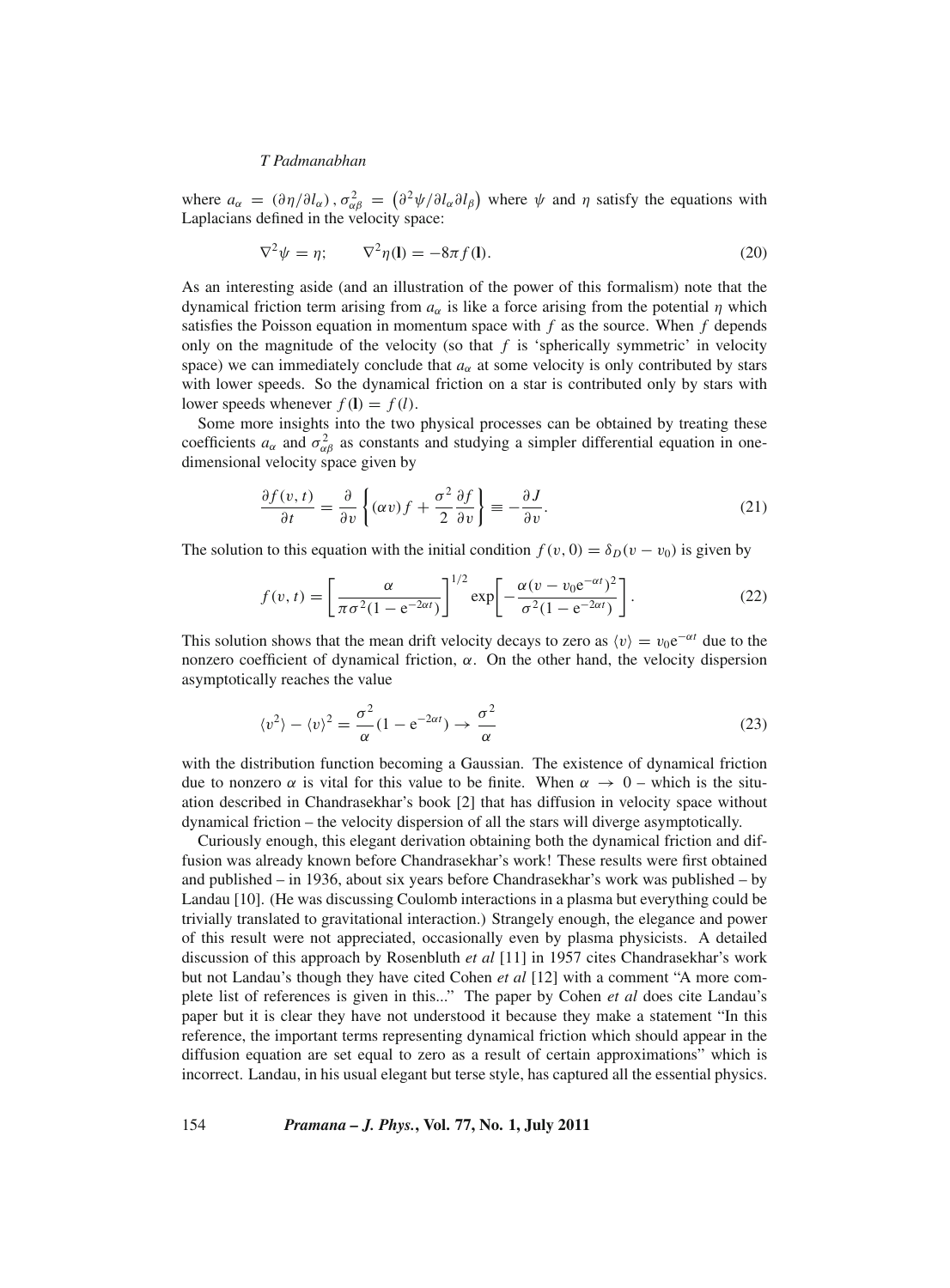(A textbook derivation of this result in the context of plasmas [13] as well as gravitating systems [14] is now available.)

## **5. Conclusions**

I raised several of these issues with Chandrasekhar when I wrote my review [3] on statistical mechanics of gravitating systems and tried to obtain his reaction – especially as regards Anatonov instability of isothermal sphere and Landau's work on dynamical friction – but did not succeed much. In reply to my queries by mail I got a polite reply saying " .... it relates to matters that I was interested in, some forty years ago ... I am afraid my present remembrance is faded." When I met him later in person, at IUCAA, I had a detailed session with him explaining the Landau's approach but I got the impression that its elegance and beauty did not somehow impress him!

It is probably correct to say that Chandrasekhar pioneered the use of statistical physics and stochastic processes in the study of astrophysical systems dominated by gravity. His approach to this subject shows the characteristic rigour, employed as a matter of policy, rather than out of necessity or relevance. The two 'misses' I have described are probably due to this overly mathematical approach. It would be worthwhile for someone – who is more of an expert on history of contemporary astrophysics that  $I$  am  $-$  to put together the contributions of different individuals to this fascinating subject, in the initial stages of its development.

#### **Acknowledgements**

Over the years the author has benefited from extensive discussions on these topics with D Lynden-Bell, D Narasimha, R Nityananda, S Sridhar and K Subramanian. During the conference, the author has benefited from discussions with several other participants, especially, J Binney and J Goodman.

### **References**

- [1] S Chandrasekhar, *An introduction to the study of stellar structure* (Dover, USA, 1939)
- [2] S Chandrasekhar, *Principles of stellar dynamics* (Dover, USA, 1942)
- [3] T Padmanabhan, *Phys. Rep.* **188**, 285 (1990)
	- T Padmanabhan, in *Dynamics and thermodynamics of systems with long range interactions* edited by T Dauxois, S Ruffo, E Arimondo and M Wilkens, Lecture Notes in Physics (Springer, 2002), astro-ph/0206131
- [4] V A Antonov, *Vest. Leningrad Uni*v*.* **7**, 135 (1962); Translation is available in IAU Symposium **113**, 525 (1985)
- [5] T Padmanabhan, *Astrophys. J. Suppl.* **71**, 651 (1989)
- [6] R Emden, *Gaskugeln: Anwendungen der mechanischen warmetheorie auf kosmologische und meteorologische probleme*, Leipzig und Berlin, Druck und Verlag con B.G. Teubner, Germany, (1907). This is available through http://books.google.com
- [7] J H Jeans, *Astronomy and cosmogony* (Cambridge University Press, UK, 1929)

*Pramana – J. Phys.***, Vol. 77, No. 1, July 2011** 155